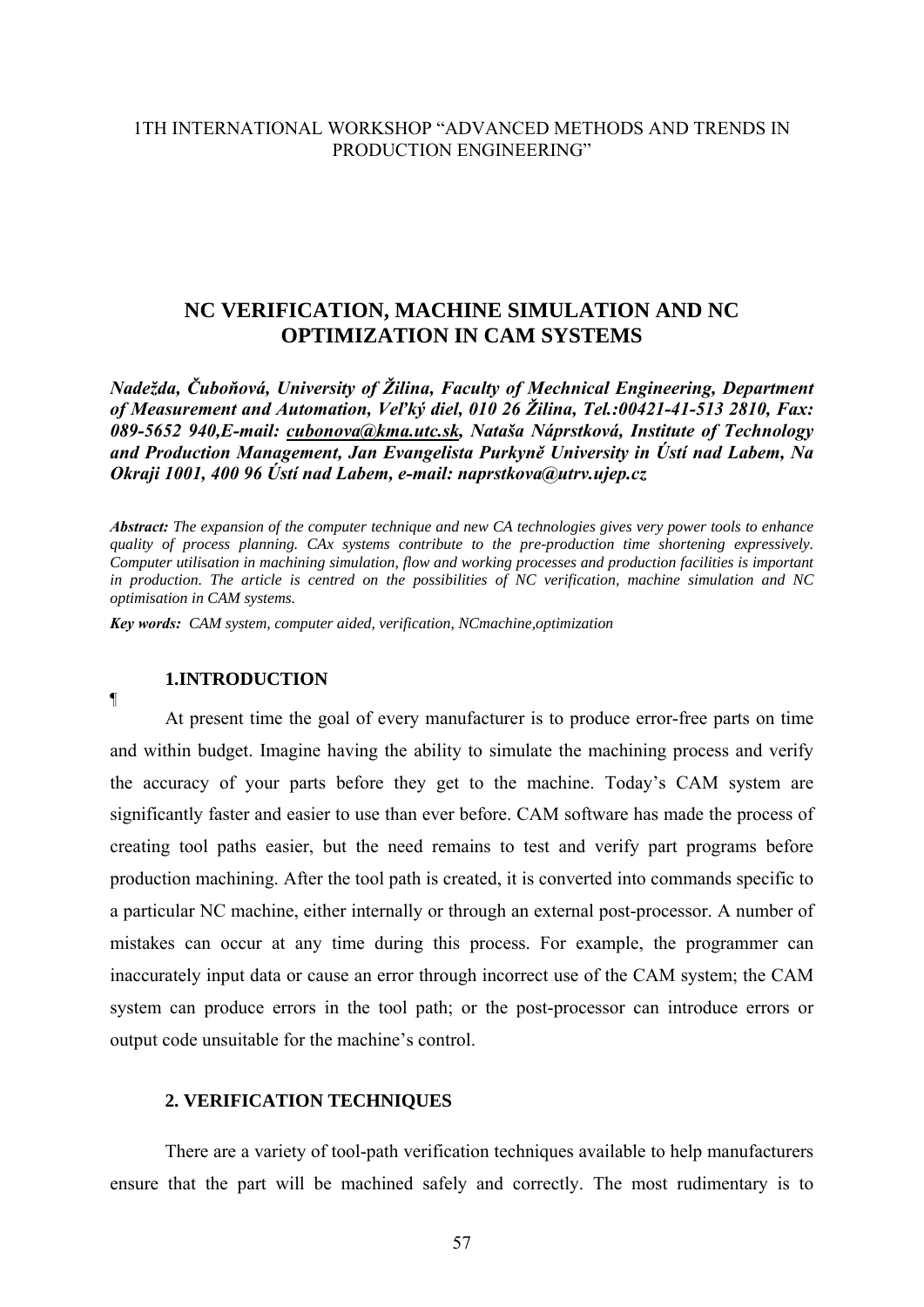manually scan the NC data to identify obvious errors. But this is time consuming and error prone, and other problems such as collisions between tools, the part, and fixtures usually cannot be detected until the actual machining takes place. The most sophisticated manufacturers take advantage of NC/CNC simulation and verification technology to verify the accuracy of the part program on the computer at the programming stage. While there is no complete substitution for production testing, verification software greatly reduces, if not eliminates, the many iterations of tool-path testing.

#### **2.1.The Software Verification Process**

NC verification software graphically simulates the material removal process by continuously updating the solid stock shape as the cutter moves along the tool path to produce the final part. The software accepts NC G code; APT-CL or other CAM tool path file formats as input and simulates the entire machining process. The "virtual machining" process is quite similar to setting up and running an actual prove-out on the machine tool. First, the user defines a block of stock from which the part will be cut. Then, the user defines the cutting tools and any fixtures (Fig.1) [7] that will be used, and finally inputs the tool path. The software then uses solid modelling technology to simulate the machining (Fig.1) [3].



**Fig.1** *Fixtures and Simulation of Machining Process* 

Any errors detected during the process are highlighted so they can be easily identified and corrected before the part program is sent to the shop floor. There are different levels of sophistication in tool-path verification. Simple simulation is the most basic. 3-D simulation enables users to actually see "exactly" what will occur on the machine and how the part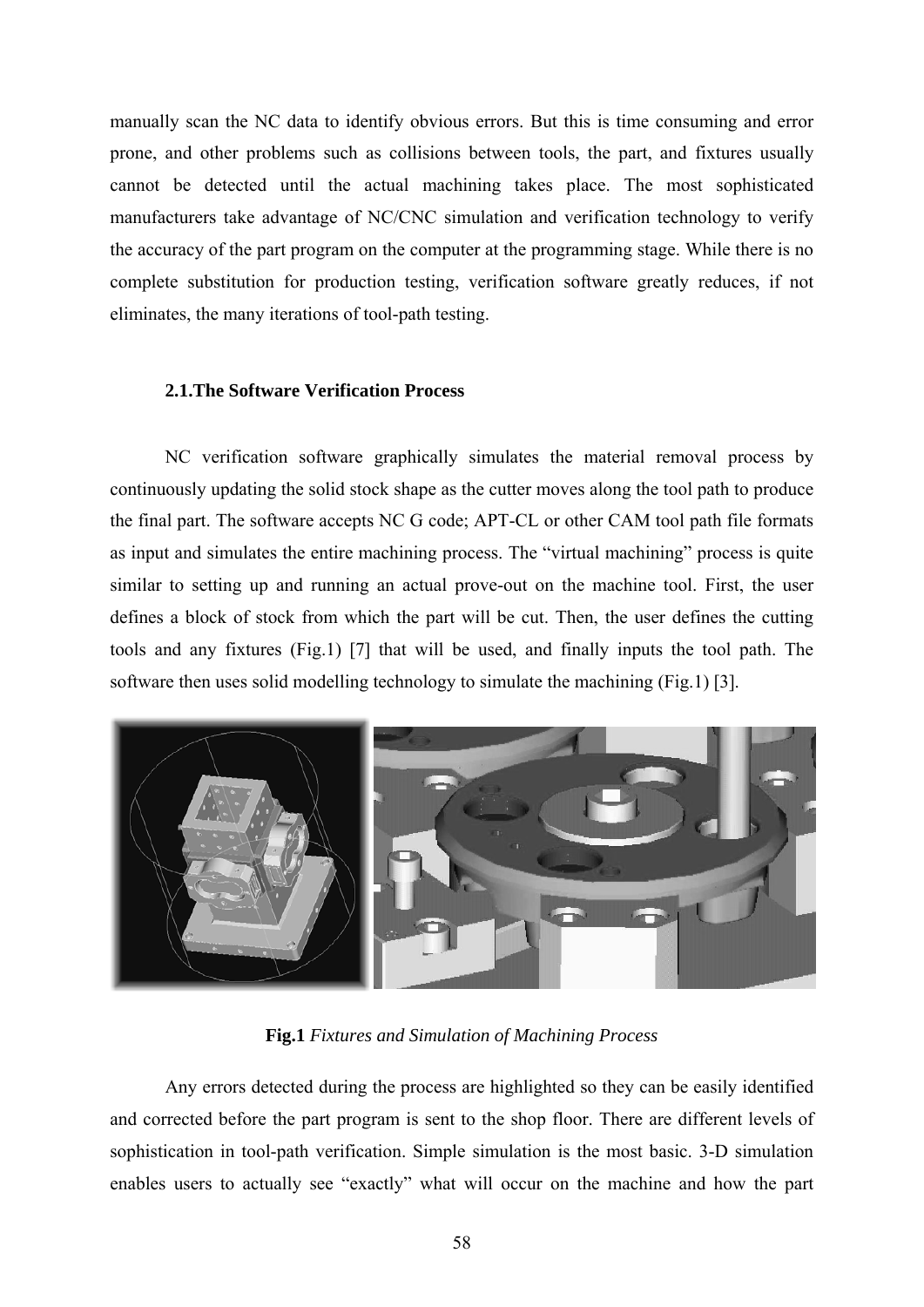"takes shape," rather than forcing one to imagine how each cut will affect the part. The next level of sophistication is actual verification, which enables users to detect problems in programming techniques. The final level of sophistication in the verification process is optimizing the tool path for the most efficient machining possible.

## *Between the main benefits of NC verification process belong:*

- ¾ Detect NC program errors and bad or rapid cuts
- $\triangleright$  Machine parts correctly the first time
- $\triangleright$  Eliminate expensive and time consuming dry runs and proofing
- $\triangleright$  Reduce material scrap and overall cost

## **2.2. Machine Simulation**

A lot of CAM software allows machine tool simulation. This verification uses 3D graphical technologies to model and animate the complete NC machine and its environment on the computer [4]. The software processes the actual machine input and simulates all movements of the machine components, including the axes, heads and tools, to detect collisions between any moving or stationary components (Fig.2).



**Fig. 2** *Illustration of Machine Simulation* [7]

## *Between the important factors in selecting a machine simulation product belong:*

1. **Multi-window viewing capability**: -important for visualization and checking the machine movements with respect to the current machined stock shape. Without this, the collision detection will be incorrect.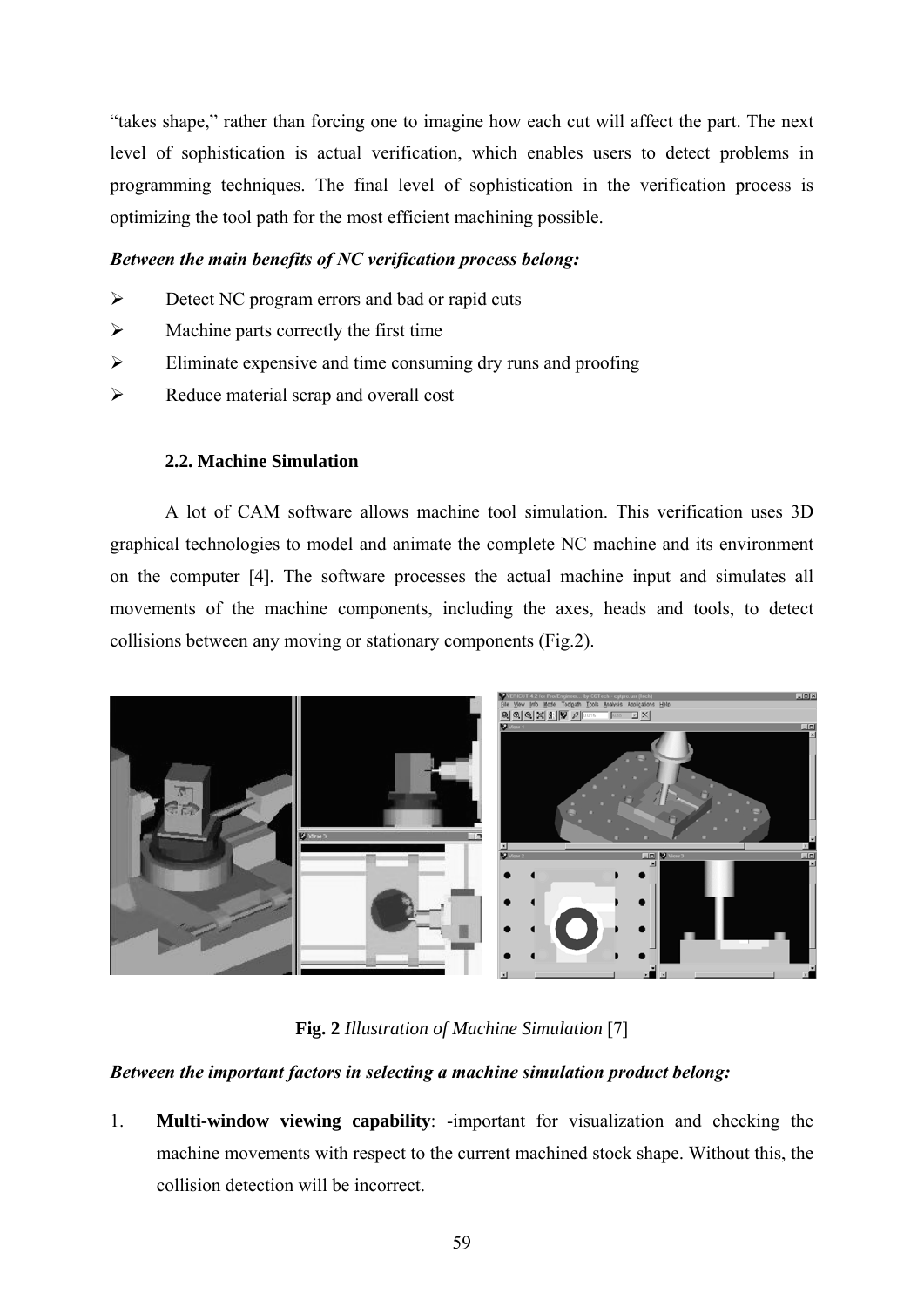- 2. **Easy and non-programmatic interface**: -the machine modelling capabilities should be simple and flexible. Software must accept standard 3D CAD models as the machine components or which provides a non-programmatic interface for machine definition.
- 3. **Fast and smooth animation**: for a realistic simulation of the machine tool, the software should support smooth animation using advanced 3D graphics capabilities.

#### *Between the main benefits of machine simulation process belong :*

- $\triangleright$  Detect collisions between all machine components (heads, axes, pallets and tables)
- ¾ Preview machining operations by simulating movements of all machine components
- $\triangleright$  Train new programmers and operators
- $\triangleright$  Validate post processor configurations
- $\triangleright$  Use as a presentation and demonstration tool

## **2.3 NC Optimization**

Verification software enables the user to send CNC programs to the shop floor that are not only proven, but are optimized with the best possible feed rate information.

The software analyzes machining parameters such as depth of cut, width of cut, volume of material removed, tool area of contact and tool sizes to determine optimum feeds and speeds (Fig.3).

The software does this by automatically analyzing the machining conditions and the amount of material removed by each cut, and then assigning the best feed rate for that particular cut. NC optimization software analyzes NC programs to adjust the feeds and speeds, reducing machining time by up to 50% or more (Fig.4).



**Fig. 3** *Illustration of NC Optimization Software* [8]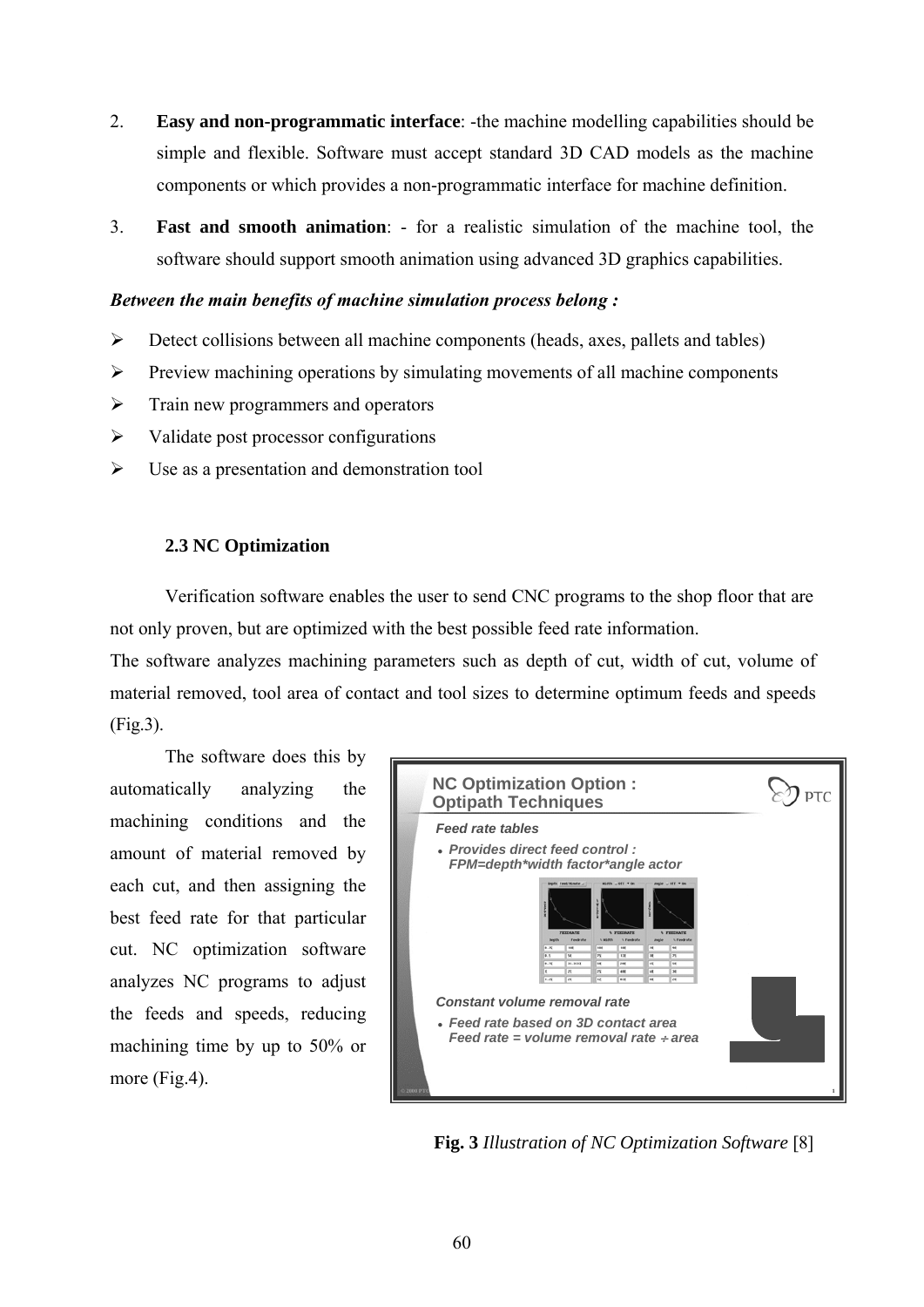#### *Between the important factors in selecting an NC Optimization product belong:*

- 1. **Standard plug and play libraries**: standard CNC controllers as well as feed and speed libraries should be included to enable immediate operation of the software.
- 2. **Speed and reliability**: optimization be performed quickly and accurately to ensure optimum improvements to the manufacturing process.
- 3. **Other optimizations**: possibilities to optimize other parameters such as: tool wear, tool life and inefficient tool movements.



*Fig.4 Illustration of Optimization Software with amount of reducing machining time* [4]

#### *Between the main benefits of NC Optimization process belong:*

- $\triangleright$  Substantially reduced total machining time
- $\triangleright$  Better machine tool utilization and more efficient NC programs

## **3. CONCLUSIONS**

Imagine having the ability to simulate the machining process and verify the accuracy of machining parts before they get to the machine. Verifying part programs on the computer reduces or eliminates the cost of machine-tool crashes, rework, scrapped parts, and damaged tooling, fixtures, and clamps. The part programs can be created that properly control feeds, speeds, and coolant during the programming phase.